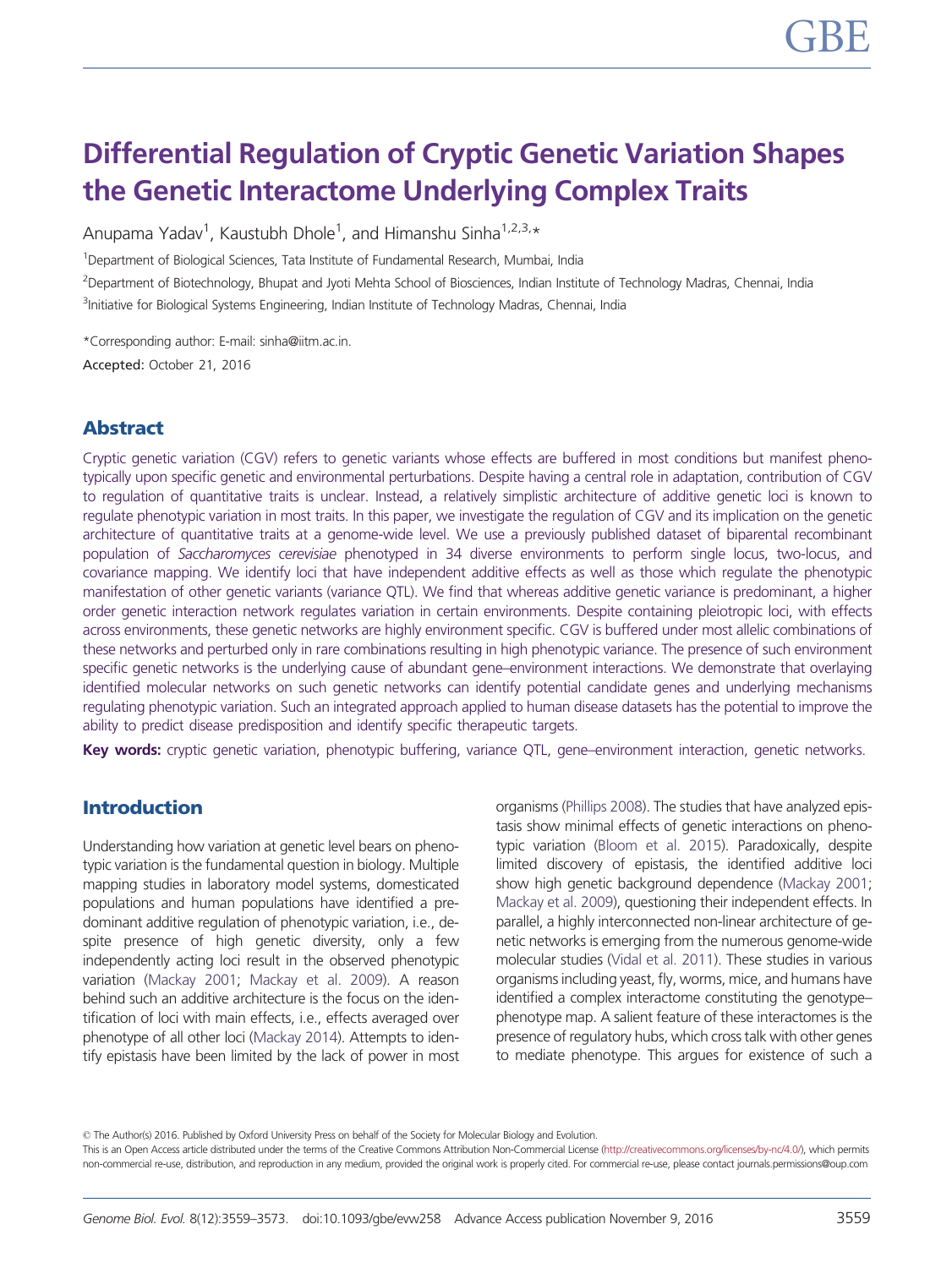multi-layered architecture of the genetic variants that regulate phenotypic variation. In this study, we ask why only a subset of the diverse genetic variation has been associated with phenotypic variation. Is such an additive architecture a true reflection of the genotype–phenotype map or a result of the bias in the mapping approaches?

To understand the architecture of genetic variation, it is important to take into account various evolutionary processes that result in accumulation of this genetic variation. An adapted population is not genetically constant, instead it continues to accumulate genetic variants phenotypically neutral in that selection condition [\(Gibson and Dworkin 2004](#page-14-0)). In a scenario of a change of genetic background or environment, these accumulated variants can manifest phenotypically, i.e., show their effects, thereby facilitating adaptation. This genetic potential is termed cryptic genetic variation (CGV). Various studies have investigated regulation of CGV at a single locus level. Waddington's initial observations in Drosophila later lead to identification of genes with the ability to buffer the phenotypic effects of other genetic variants or CGV in various sys-tems-Ultrabithorax ([Gibson et al. 1999\)](#page-14-0), EGFR [\(Dworkin et al.](#page-14-0) [2003\)](#page-14-0) in Drosophila, IRA2 [\(Taylor and Ehrenreich 2015\)](#page-14-0) in yeast and, the most commonly studied gene, HSP90 [\(Rutherford and Lindquist 1998\)](#page-14-0) in various model systems. Upon genetic or environmental perturbation, the buffering ability of these genes is altered, resulting in phenotypic manifestation of CGV. However, these few examples of regulators of CGV cannot account for its proposed central role in adaptation and speciation [\(Gibson and Dworkin 2004\)](#page-14-0). At a population level, CGV refers to genetic variation that is masked through epistatic effects and released in the presence of specific polymorphisms ([Hermisson and Wagner 2004;](#page-14-0) [Siegal and](#page-14-0) [Leu 2014](#page-14-0)). However, the mainly additive nature of causal genetic variation in mapping studies challenges the role of loci regulating CGV in phenotypic variation. At a molecular level, high genetic crosstalk resulting in redundant pathways [\(Wu](#page-14-0) [and Lai 2015\)](#page-14-0) has been proposed to be a compensatory mechanism to buffer CGV [\(Costanzo et al. 2010](#page-14-0)) indicating its pervasive role in shaping the genetic architecture. Therefore, in order to understand the impact of CGV on phenotypic variation, it is important to study its regulation at a genome-wide level.

In this paper, we investigate genetic architecture regulating phenotypic variation by employing QTL mapping to study regulation of CGV. We ask the following questions: can we identify loci whose alleles have differential effects on the phenotypic manifestation of other genetic variants, i.e., CGV? If such loci exist, how do they compare to the conventionally identified loci and how are they distributed across diverse environments? Finally, like the highly interconnected molecular interactome, do the genetic variants also show high interconnectivity and how does this impinge on regulation of CGV?

Linkage mapping in segregants of a large biparental population will allow comparison of the effect of the two divergent alleles of a locus on thousands of genetic variants, i.e., CGV. Whereas conventional quantitative trait locus (QTL) mapping identifies alleles that show significant difference in population mean, their effects on population variance are not considered (Rönnegård and Valdar 2012). A significant difference in mean of the two alleles indicates difference in mean phenotype averaged over other genetic variants. Whereas, a difference in variance would indicate that while rest of the genetic variants are phenotypically neutral or buffered in the presence of one allele resulting in lower variance, the other allele allows their phenotypic manifestation resulting in higher variance [\(Lempe et al. 2013\)](#page-14-0). The term to describe these variance-regulating loci, variance QTL (vQTL) was first introduced by Rönnegård and Valdar (2011). Whereas vQTL with significant effect on variation have been identified, viz. MOT1 ([Forsberg et al. 2015\)](#page-14-0) and nFT ([Lee et al. 2014\)](#page-14-0) in plants, these loci tend to be small effect when compared with conventional QTL [\(Shen et al. 2012](#page-14-0)). In addition, while vQTL mapping has been proposed to be a predictor of prevalence of gene-gene interactions (Paré [et al. 2010](#page-14-0); Rönnegård and [Valdar 2012](#page-14-0)), thereby supporting our hypothesis of differential regulation of CGV by these loci, empirical evidence for this remains scarce.

We used linkage mapping to identify loci that regulate CGV in a biparental yeast population grown in diverse environments. These genetically diverse parental strains (BY and RM11) have accumulated large number of genetic variants over the course of their evolutionary trajectories ([Liti et al. 2009](#page-14-0); [Bloom et al. 2013\)](#page-14-0). We perform single locus mean and variance QTL mapping and compare their distribution in diverse environments. We then perform across environment covariance analysis of the identified loci to study the environment specific pleiotropy of the regulation of CGV and its impact on gene–environment interactions (GEI). Please note that from this point onwards in this paper, pleiotropy refers to environment specific pleiotropy, i.e., effect of a locus in multiple environments. In the end, we perform a two-locus analysis to detect genetic loci whose interactions affect mean, variance or both and identify genetic networks regulating CGV. Our results demonstrate that vQTL mapping can be used to identify the regulators of CGV. We show that environment is the primary determinant of regulation of CGV, such that it is buffered in most environments and is released only in certain environments. While most large effect pleiotropic loci affect CGV in these select environments, we identify environment specific genetic and molecular networks, which work in a redundant manner to buffer the CGV. We believe that such networks are a part of genetic architecture of all quantitative traits and these networks are revealed only upon certain genetic and environmental perturbations.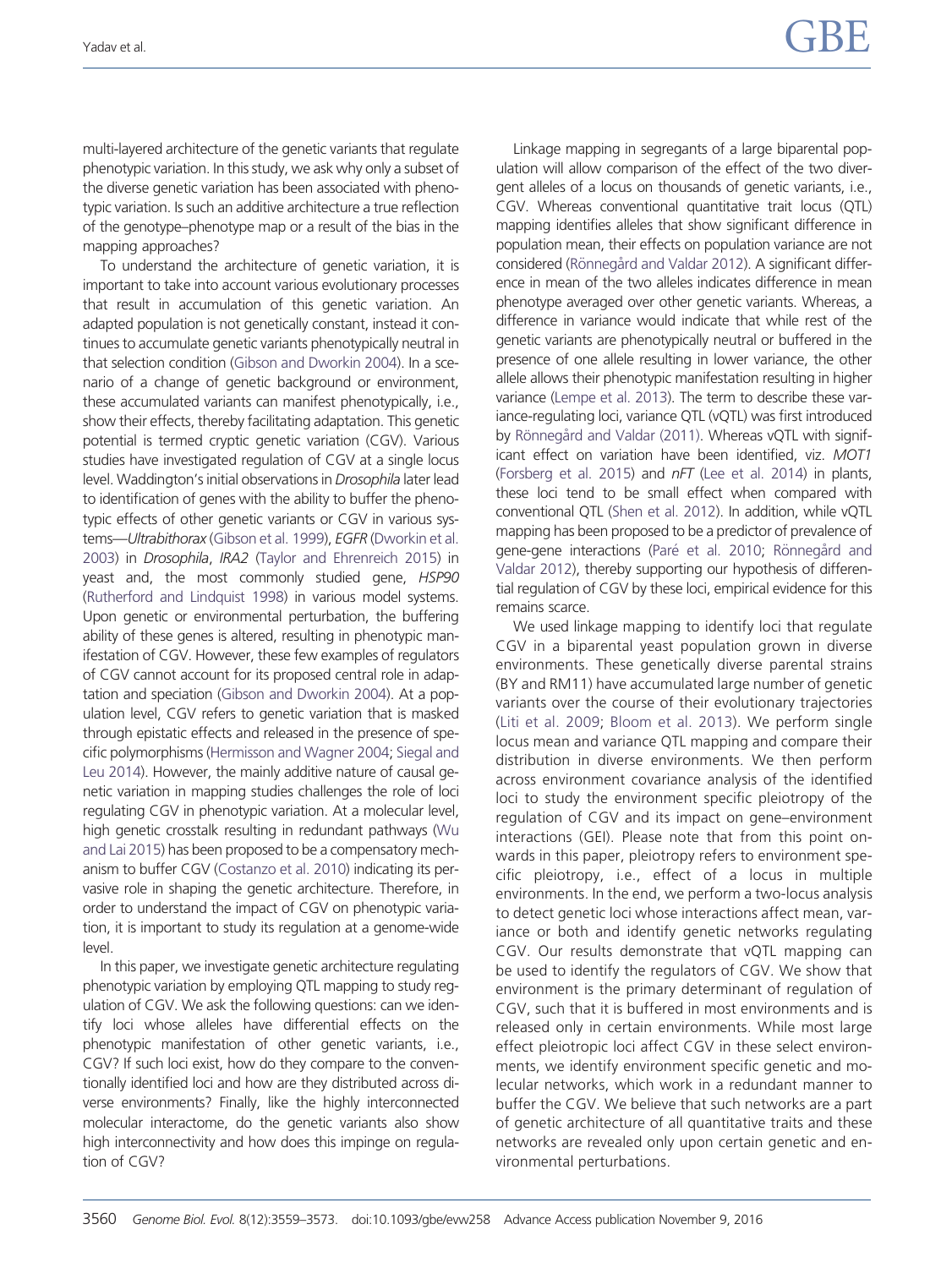# **Methods**

In this paper, for clarity, we have used following terms to define various mapping techniques used: "mQTL", mean QTL, is used to describe conventional QTL mapping based on F-statistic comparison; "vQTL" for variance QTL mapping based on BF-statistic comparison; "mvQTL" for a locus which has a significant F- and BF-statistic; "2-mQTL" denotes pair of loci with significant two-way F-statistic comparison; "2-vQTL" with two-way BF-statistic comparison; and "2-mvQTL" with two-way F- and BF-statistic comparison.

#### Dataset

The raw growth data analyzed in this study was derived from a study by [Bloom et al. \(2013\)](#page-14-0), in which the experimental procedures are described in detail. The data we used was generated for 1,008 segregants derived from a cross between S. cerevisiae strains BY (a laboratory strain) and RM11-1a (a wine isolate, indicated as RM). These segregants were grown in 46 different environments and phenotyped for colony size of which 34 environments were considered in this study ([sup](http://gbe.oxfordjournals.org/lookup/suppl/doi:10.1093/gbe/evw258/-/DC1)[plementary table S1](http://gbe.oxfordjournals.org/lookup/suppl/doi:10.1093/gbe/evw258/-/DC1), [Supplementary Material](http://gbe.oxfordjournals.org/lookup/suppl/doi:10.1093/gbe/evw258/-/DC1) online). A total of 11,623 markers were considered.

### mQTL and vQTL Mapping

The mQTL mapping was carried out as described previously [\(Bhatia et al. 2014\)](#page-14-0). In brief, the R/qtl package [\(Broman et al.](#page-14-0) [2003;](#page-14-0) [Broman and Sen 2009\)](#page-14-0) was used to identify QTL separately for colony size in each environment. mQTL were identified using the LOD score, which is the  $log_{10}$  of the ratio of the likelihood of the experimental hypothesis to the likelihood of the null hypothesis ([Broman and Sen 2009](#page-14-0)). An interval mapping method using R/qtl "scanone" function was used to compute this LOD score using the Haley–Knott regression algorithm ([Broman et al. 2003\)](#page-14-0).

The following formula was used to calculate the F-score, which was further used to derive the LOD score. At a particular marker, let segregant i's phenotypic value be  $y_{ii}$  where j can take two values  $(j = 1: BY$  allele and  $j = 2: RM$  allele).

$$
F = \frac{\sum_{j=1}^{k} n_j (\overline{y}_j - \overline{y})^2 / (k - 1)}{\sum_{j=1}^{k} \sum_{i=1}^{n_j} (\overline{y}_j - \overline{y}_j)^2 / (n - k)}
$$

Here, N is the total number of segregants,  $n_1$  and  $n_2$  are the number of segregants having the BY and RM allele, respectively  $(k = 2)$  and  $y_i$  is the genotypic mean of allele j.

Let  $df$  denote the degrees of freedom  $(df = 1$  for a backcross and  $df = 2$  for an intercross). The LOD score is accordingly derived as follows:

$$
LOD = \frac{n}{2} \log_{10} \left[ F \left( \frac{df}{n - df - 1} \right) + 1 \right]
$$

Under the null hypothesis, there is no significant difference in the means at the marker under consideration whereas under the alternative hypothesis, there is a presence of an mQTL.

To estimate the difference in phenotypic variance between the two genotypic groups, i.e., to identify vQTL in each environment, the standard Brown–Forsythe (BF) statistic (Rönnegård and Valdar 2011; [Lee et al. 2014](#page-14-0)) and the corresponding LOD score were calculated for each genetic marker in each environment [\(supplementary file S1, Supplementary](http://gbe.oxfordjournals.org/lookup/suppl/doi:10.1093/gbe/evw258/-/DC1) [Material](http://gbe.oxfordjournals.org/lookup/suppl/doi:10.1093/gbe/evw258/-/DC1) online). The BF-test is equivalent to an F-test performed on the deviations of the phenotypic values from their respective genotypic medians (or the means). Hence, under the alternative hypothesis, the phenotypes of the two alleles reveal a difference in the variance.

At a particular marker, let  $z_{ii}$  be the absolute deviation of segregant i's phenotypic value  $y_{ii}$  from its genotypic mean  $\tilde{y}_{i}$ where, *j* can take two values ( $j = 1$ : BY allele and  $j = 2$ : RM allele).

$$
z_{ij} = |y_{ij} - \tilde{y}_j|
$$

Then BF-statistic for that marker can be computed as follows:

$$
F = \frac{(N-p)}{(p-1)} \frac{\sum_{j=1}^{p} n_j (\tilde{z}_j - \tilde{z}_{..})^2}{\sum_{j=1}^{p} \sum_{i=1}^{n_j} (z_{ij} - \tilde{z}_j)^2}
$$

Here, N is the total number of segregants,  $n_1$  and  $n_2$  are the number of segregants having the BY and RM allele, respectively  $(p = 2)$ . In order to estimate the effects of vQTL in the same order as in QTL, LOD scores were computed as described previously [\(Broman and Sen 2009](#page-14-0)).

To establish the statistical significance of the putative mQTL and vQTL, P values were computed using a genome-wide permutation test of 1,000 permutations, where the null distribution consisted of the highest genome-wide LOD score obtained from each permutation ([Broman et al. 2003](#page-14-0)). A marker with LOD score  $> 3.0$  and a permutation  $P < 0.1$ was considered significant. In order to account for multiple comparisons performed on this dataset, we used permutation testing which represents a more robust substitute to various multiple testing correction algorithms [\(Camargo et al. 2008\)](#page-14-0). In brief, permutations disrupt the genotype–phenotype association and then test the chances of identification of a particular locus as significant. This is independent of any other test performed on the dataset. In order to test the association between permutation values for F- and BF-tests, we calculated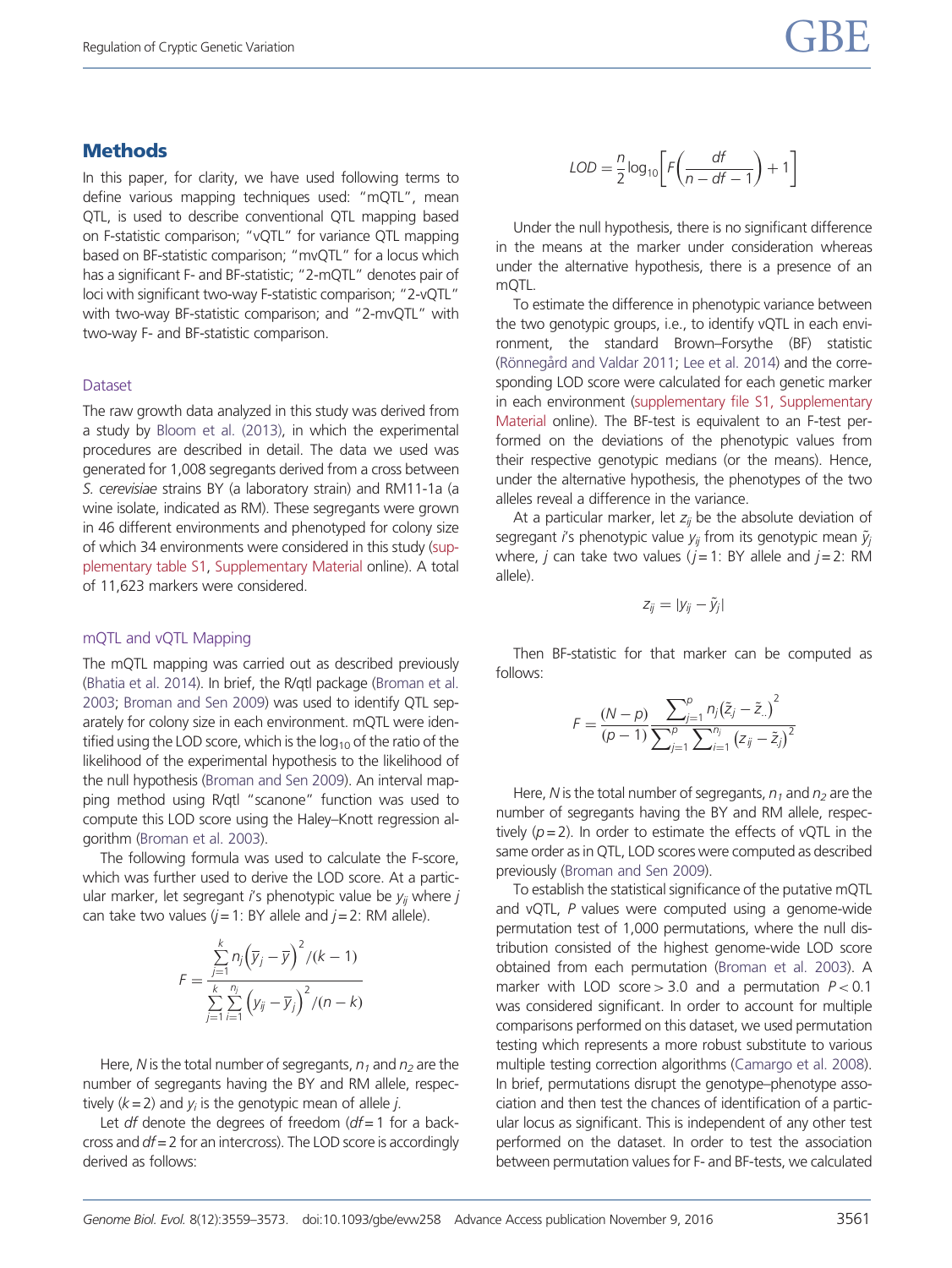correlation of permutation P values of the two tests for all single QTL and identified a non-significant correlation of  $r^2 = -0.143$ .

### Comparing mQTL and vQTL and Estimating Pleiotropy

To compare mQTL and vQTL and estimate pleiotropy, we divided the genome into 50 kb non-overlapping regions. A 50 kb region containing significant mQTL and vQTL in the same environment was considered an mvQTL. Similarly a 50 kb region containing two or more mQTL or vQTL significant in different environments was considered a pleiotropic locus. Within one type of mapping in an environment, we did not identify two peaks within a 50 kb locus. This is also tested independently in the original study, [Bloom et al. \(2013\),](#page-14-0) which did not identify two peaks closer than 50 kb in the same environment. Furthermore, we observed that for significant loci any linkage degenerated beyond a 50 kb interval independent of the LOD score. Therefore, a 50 kb region was sufficient to compare loci pleiotropic across environments. We compared 40 and 50 kb intervals and found no difference in our results. We have therefore used a universal QTL interval of 50 kb. We would like to note that linked loci can have an effect in the same environment as well, as reported previously [\(Steinmetz et al. 2002](#page-14-0)) and distinguishing the effect of such loci across environments is beyond the scope of linkage mapping and this paper.

### Calculating Correlation between Mean and Variance

To calculate environment specific correlation, difference in the mean (mean\_BY  $-$  mean\_RM) and difference in the variance (var\_BY - var\_RM) was calculated for all significant loci within each environment. Pearson's correlation between these two parameters was then calculated for each environment.

#### Covariance across Environmental Pairs

To assess the differential covariance of a locus across multiple pairs of environments, we considered the collated set of pleiotropic loci for our study ([supplementary table S3,](http://gbe.oxfordjournals.org/lookup/suppl/doi:10.1093/gbe/evw258/-/DC1) [Supplementary Material](http://gbe.oxfordjournals.org/lookup/suppl/doi:10.1093/gbe/evw258/-/DC1) online). To quantify the differential covariance across a pair of environments, a Deming regression was calculated between the phenotype values of the chosen pair of environments for each allele, using R package "mcr". Deming regression, which minimizes errors in multiple dimensions simultaneously, served as a suitable measurement error model for assessing buffering across two or more environments. Unlike simple least squares regression, Deming regression accounts for deviations in observations on both the x- and the y-axis. Assuming  $(y_i, x_i)$  are measured observations of the "true" values  $(y_i^*, x_i^*)$ , which lie on the regression line.

$$
y_i = y_i^* + \varepsilon_i
$$

$$
x_i = x_i^* + \eta_i
$$

where, errors  $\varepsilon$  and  $\eta$  are independent and the ratio of their variances is the estimate  $\delta = \frac{\sigma_{\varepsilon}^2}{\sigma_{\eta}^2}$ . Deming regression seeks to find the line of best fit:  $y^* = \beta_0 + \beta_1 x^*$ , such that the weighted sum of squared residuals is minimized.

$$
\frac{1}{\sigma_{\varepsilon}^2} \sum_{i=1}^n \left( \left( y_i - \beta_0 - \beta_1 x_i^* \right)^2 + \delta \left( x_i - x_i^* \right)^2 \right)
$$

Because both the phenotypic values  $(y_i, x_i)$  are normally distributed across their respective axes, Deming regression, serves as a suitable measurement-error model for assessing buffering across two environments. Two Deming regression models were fitted for each environment pair corresponding to the two alleles.

A Student's *t*-test was performed between the deviations of the phenotypic values from the Deming fit of the BY and RM alleles ( $P < 0.05$ ). The sign of the *t*-test value indicated which of the alleles had higher mean of deviations, i.e., lower covariance. A positive t-test value denotes that the mean deviation of BY allele was greater than that of the RM allele and vice versa. All the significant loci and their corresponding environmental pairs along with mean deviations of the alleles and independent mean and variance of both the alleles and both the environments are given in [supplementary](http://gbe.oxfordjournals.org/lookup/suppl/doi:10.1093/gbe/evw258/-/DC1) [table S3,](http://gbe.oxfordjournals.org/lookup/suppl/doi:10.1093/gbe/evw258/-/DC1) [Supplementary Material](http://gbe.oxfordjournals.org/lookup/suppl/doi:10.1093/gbe/evw258/-/DC1) online. A locus with significantly different allelic covariance across more than 15 environmental pairs was considered to have pleiotropic effect on covariance. For each of these loci, total number of positive and negative t-test statistic were compiled. A Fisher's Exact test of random distribution of positive and negative t-test statistic was done for each locus and corrected for the total number of environmental pairs considered. A P< 0.05 was considered significant.

### 2-mQTL and 2-vQTL Mapping

A 2-mQTL interaction occurs when the effect of an mQTL at a single locus depends on another locus. We used a two-locus mapping technique described previously to test the interactions ([Bhatia et al. 2014](#page-14-0)). LOD scores were computed for pairwise comparisons among a set of selected loci, instead of doing a whole genome analysis. To increase power to identify 2-mQTL and 2-vQTL interactions, for each environment, genetic loci significant in either QTL or vQTL or mvQTL mapping were collated for each environment [\(supplementary table](http://gbe.oxfordjournals.org/lookup/suppl/doi:10.1093/gbe/evw258/-/DC1) [S1,](http://gbe.oxfordjournals.org/lookup/suppl/doi:10.1093/gbe/evw258/-/DC1) [Supplementary Material](http://gbe.oxfordjournals.org/lookup/suppl/doi:10.1093/gbe/evw258/-/DC1) online). For the 2-mQTL mapping, P values were computed using a permutation test (10,000 permutations), where the null distribution consisted of the highest LOD score obtained among all pairwise comparison for each permutation of the phenotype. Interactions with permutation  $P < 0.1$  were considered significant. The following hypotheses were compared:

$$
H_i: y_i = \mu + \beta_1 g_{1i} + \beta_2 g_{2i} + \gamma g_{1i} g_{2i} + \epsilon_i
$$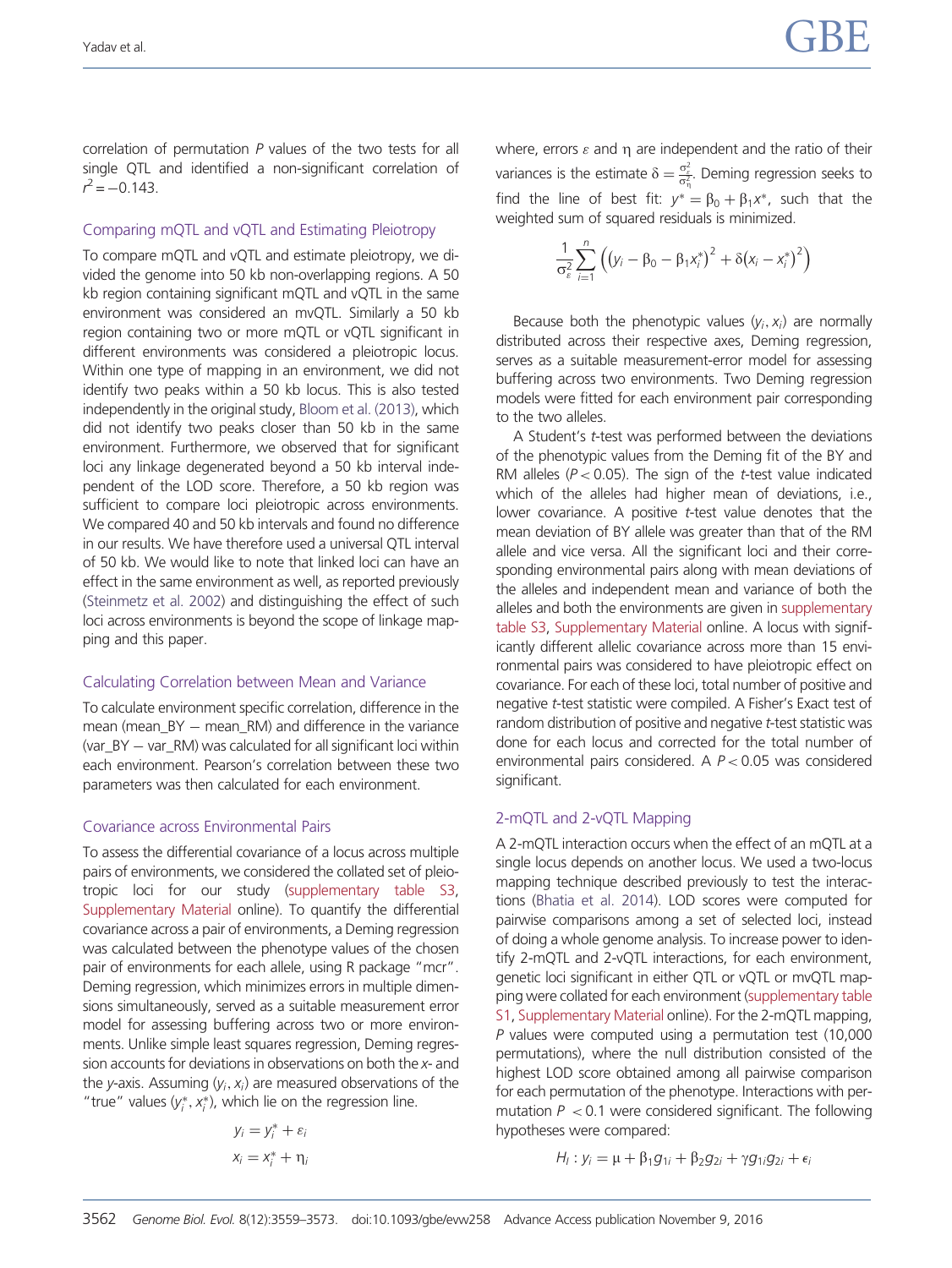$$
H_A: y_i = \mu + \beta_1 g_{1i} + \beta_2 g_{2i} + \epsilon_i.
$$

Here,  $g_{1i}$  and  $g_{2i}$  are the binary variables that specify the genotype at the two loci,  $\mu$ ,  $\beta_{1}$ ,  $\beta_{2}$ , and  $\gamma$  are inferred from the data using maximum likelihood. The parameters  $\beta_1$  and  $\beta_2$ quantify the individual effect of each QTL, and  $\gamma$  quantifies the effect of the 2-mQTL interaction. See [supplementary file](http://gbe.oxfordjournals.org/lookup/suppl/doi:10.1093/gbe/evw258/-/DC1) [S1, Supplementary Material](http://gbe.oxfordjournals.org/lookup/suppl/doi:10.1093/gbe/evw258/-/DC1) online, for details of calculation of the interaction LOD  $(LOD_i)$  score.

Apart from the 2-mQTL mapping described above, we mapped variance-controlling interactions by mapping 2 vQTL interactions, which occurs when the phenotypic variance at one locus depends on the genotype at another locus. The hypothesis testing for 2-vQTL interactions was done in the same way as 2-mQTL interactions except that instead of scaled values of colony size as the phenotypic values, deviations from the mean were used as the phenotype for each allelic combination (Method for vQTL mapping). In order to compare 2-mQTL and 2-vQTL across environments, loci within a 50 kb linkage interval were considered the same.

#### Identifying Molecular Networks

For each genetic network independently, we compiled the genes present in the constituent loci using [Bloom et al.](#page-14-0) [\(2013\)](#page-14-0) data. Interactions between these gene lists were identified using STRING (<http://string-db.org>; last accessed May 27, 2016) [\(Szklarczyk et al. 2015\)](#page-14-0) with following settings: interaction sources selected were experimental evidence, curated databases and co-expression with interaction score of medium confidence (0.4).

# **Results**

## A Non-Uniform Distribution of Loci Affecting Mean and Variance

Using a previously published dataset [\(Bloom et al. 2013\)](#page-14-0) of a recombinant haploid population generated from a biparental cross between a laboratory strain BY and a vineyard isolate RM, we carried out single locus linkage mapping to identify genetic loci that showed an effect on the mean (mQTL) and variance (vQTL) of colony size variation. This mapping was done independently in 34 diverse environments, ranging from different carbon sources to oxidative and DNA damaging stresses. mQTL were estimated using F-test, whereas vQTL were estimated using Brown–Forsythe (BF) test [\(fig. 1](#page-5-0)A, Methods). Significance was determined by performing 1,000 permutations per marker and a locus with LOD score  $> 3$  and permutation  $P < 0.1$  was termed significant. If the peaks of mQTL and vQTL in one environment were within 50 kb interval, the locus was termed mvQTL, i.e., this locus that had an effect on both mean and variance. The environments considered had a high broad sense heritability  $(H^2 > 0.5)$  estimated using replicates of more than 500 segregants in most cases [\(Bloom et al. 2013\)](#page-14-0). This robustness of the replicates ensured that the phenotype of segregants was robust and the differential variance was not a result of technical noise in phenotype estimation.

A total of 296 significant loci (LOD score > 3.0; permutation  $P < 0.1$ , [supplementary table S1,](http://gbe.oxfordjournals.org/lookup/suppl/doi:10.1093/gbe/evw258/-/DC1) [Supplementary](http://gbe.oxfordjournals.org/lookup/suppl/doi:10.1093/gbe/evw258/-/DC1) [Material](http://gbe.oxfordjournals.org/lookup/suppl/doi:10.1093/gbe/evw258/-/DC1) online) were identified across the 34 environments, of which 72% (212) behaved solely as mQTL, 6% (19) uniquely as vQTL and the remaining 22% (65) as mvQTL ([fig 1](#page-5-0)B). Two main conclusions emerge from these results. First, almost three-fourths of the loci are mQTL, i.e., they have independent additive effects and only one-fourth of the loci result in a difference in variance. Furthermore, among the loci resulting in difference in variance, a substantially higher number of mvQTL were identified compared with vQTL. This indicated that in most cases variance heterogeneity is accompanied by a difference in mean. Even though we did not identify many additional loci compared with the original study [\(Bloom et al. 2013](#page-14-0)), using two methods of QTL mapping (mQTL and vQTL), we classified the identified loci into different categories based on their allelic variance heterogeneity. Second, these vQTL and mvQTL loci are not uniformly distributed in all environments, instead, they are more prevalent in a few select environments [\(fig.](#page-5-0)  $1B$  [and](#page-5-0)  $D$ ). If the difference in variance were a statistical effect, then vQTL and mvQTL would have been present with similar frequency across all environments without the observed distribution bias. Therefore, this observation overrules a purely statistical origin of mvQTL without any biological implication. Additionally, we observe a strong negative correlation ( $r^2$  = -0.9) between frequencies of mQTL and mvQTL, indicating exclusivity of presence of either mQTL or mvQTL in an environment, but not both. In other words, two types of genetic architectures regulating phenotypic variation appear to exist in different environments, one consisting predominantly of mQTL and other of mvQTL.

# Environment Determines Association between Population Mean and Variance

A higher frequency of mvQTL compared with vQTL indicates that in most cases increase in variance is accompanied by a shift in the mean resulting in a higher or a lower average phenotype. We next asked what determined the higher or lower direction of the shift in mean; was it is a property of the locus or determined by the environment. A positive direction of release of variance would mean that an increase in variance is associated with an increase in mean phenotype, whereas a negative direction of release of variance would mean that an increase in variance is associated with a decrease in phenotypic mean [\(fig. 2](#page-6-0)A). In order to test if this directionality of release of variance was a property of the locus, as a first step, pleiotropic loci that affected both mean and variance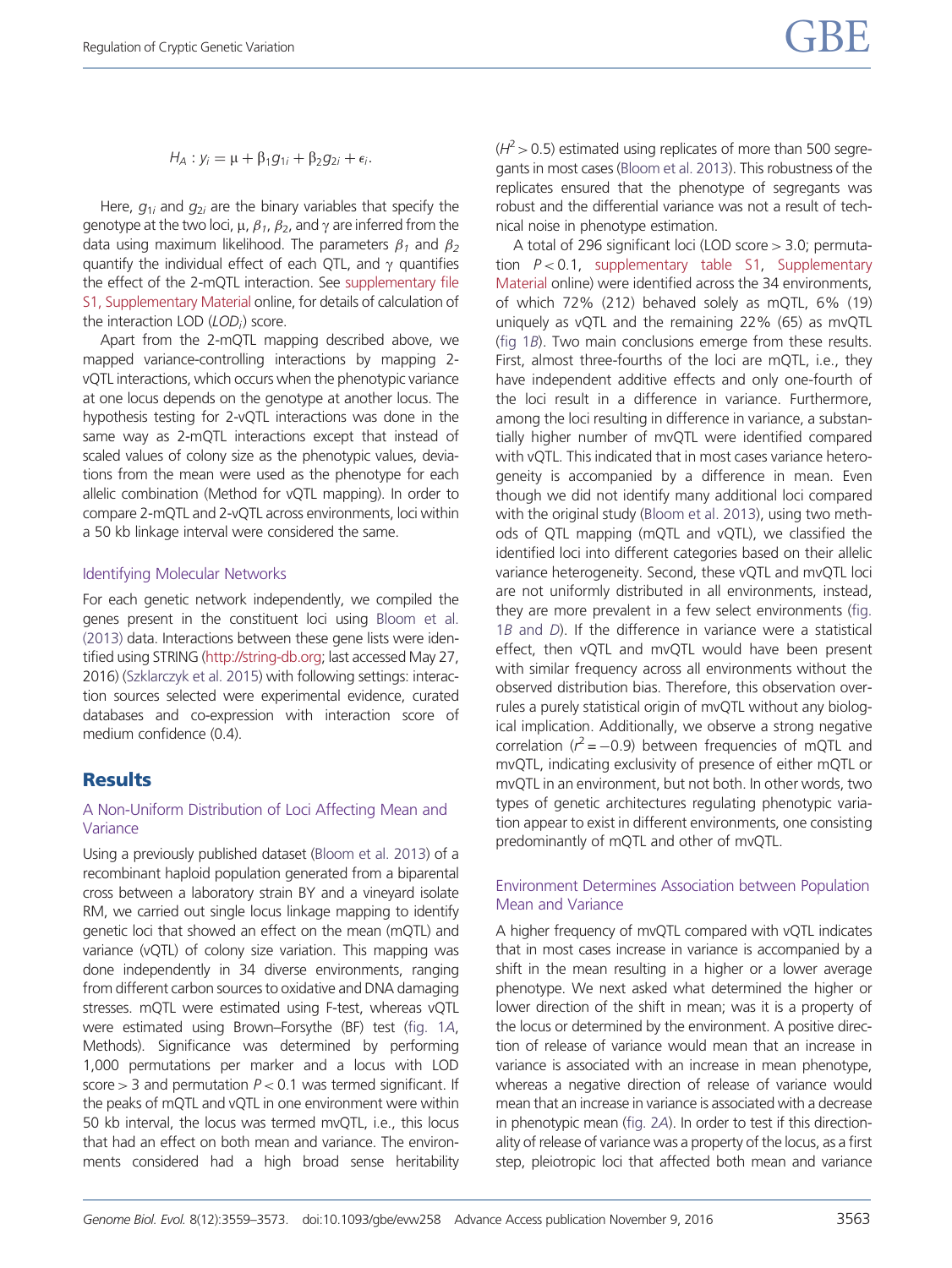<span id="page-5-0"></span>

FIG. 1.—Distribution of mQTL, vQTL and vQTL. (A) Schematic showing the three categories of QTL mapped. mQTL has a significantly different allelic mean but a non-significant difference in allelic variance; vQTL has a non-significant difference in mean but significantly different variance; mvQTL has both significantly different allelic mean and variance. (B) Distribution of the three categories of QTL mapped, mQTL (green), vQTL (orange), and mvQTL (dark pink). (C) Distribution of the three categories of two-locus interaction mapped, 2-mQTL (green), 2-vQTL (orange), and 2-mvQTL (dark pink). (D) Distribution of loci mapped in each environment as mQTL (green) and mvQTL (dark pink) in the segregating population. The y-axis is proportion of mQTL or mvQTL in each category. The x-axis is different environments arranged by decreasing proportion of mQTL. Permutation P value cut off <0.1. See [supplementary table S1,](http://gbe.oxfordjournals.org/lookup/suppl/doi:10.1093/gbe/evw258/-/DC1) [Supplementary Material](http://gbe.oxfordjournals.org/lookup/suppl/doi:10.1093/gbe/evw258/-/DC1) online, for details.

across multiple environments were identified. As described previously, fewer loci behaved as mvQTL (65/296) compared with mQTL (212/296), with most of the mvQTL being environment specific [\(supplementary table S1,](http://gbe.oxfordjournals.org/lookup/suppl/doi:10.1093/gbe/evw258/-/DC1) [Supplementary](http://gbe.oxfordjournals.org/lookup/suppl/doi:10.1093/gbe/evw258/-/DC1) [Material](http://gbe.oxfordjournals.org/lookup/suppl/doi:10.1093/gbe/evw258/-/DC1) online). Pearson correlation was calculated between the mean and the variance of the alleles of each locus across different environments. Little correlation was observed between the allelic mean and variance of these pleiotropic loci across environments. For example, a chrXV (140,012) locus had a pleiotropic effect on mean and variance across eight environments. Whereas the BY allele had a higher mean in  $MgCl<sub>2</sub>$  and LiCl, and RM allele in MgSO<sub>4</sub>, the RM allele had a higher variance in all these three environments showing a poor correlation ( $r^2$  = 0.3) between the mean and the variance ([fig. 2](#page-6-0)B, [supplementary table S2,](http://gbe.oxfordjournals.org/lookup/suppl/doi:10.1093/gbe/evw258/-/DC1) [Supplementary Material](http://gbe.oxfordjournals.org/lookup/suppl/doi:10.1093/gbe/evw258/-/DC1) online). A similar lack of association between the mean and the variance was observed for other loci as well. On the other hand, a strong association was observed between the mean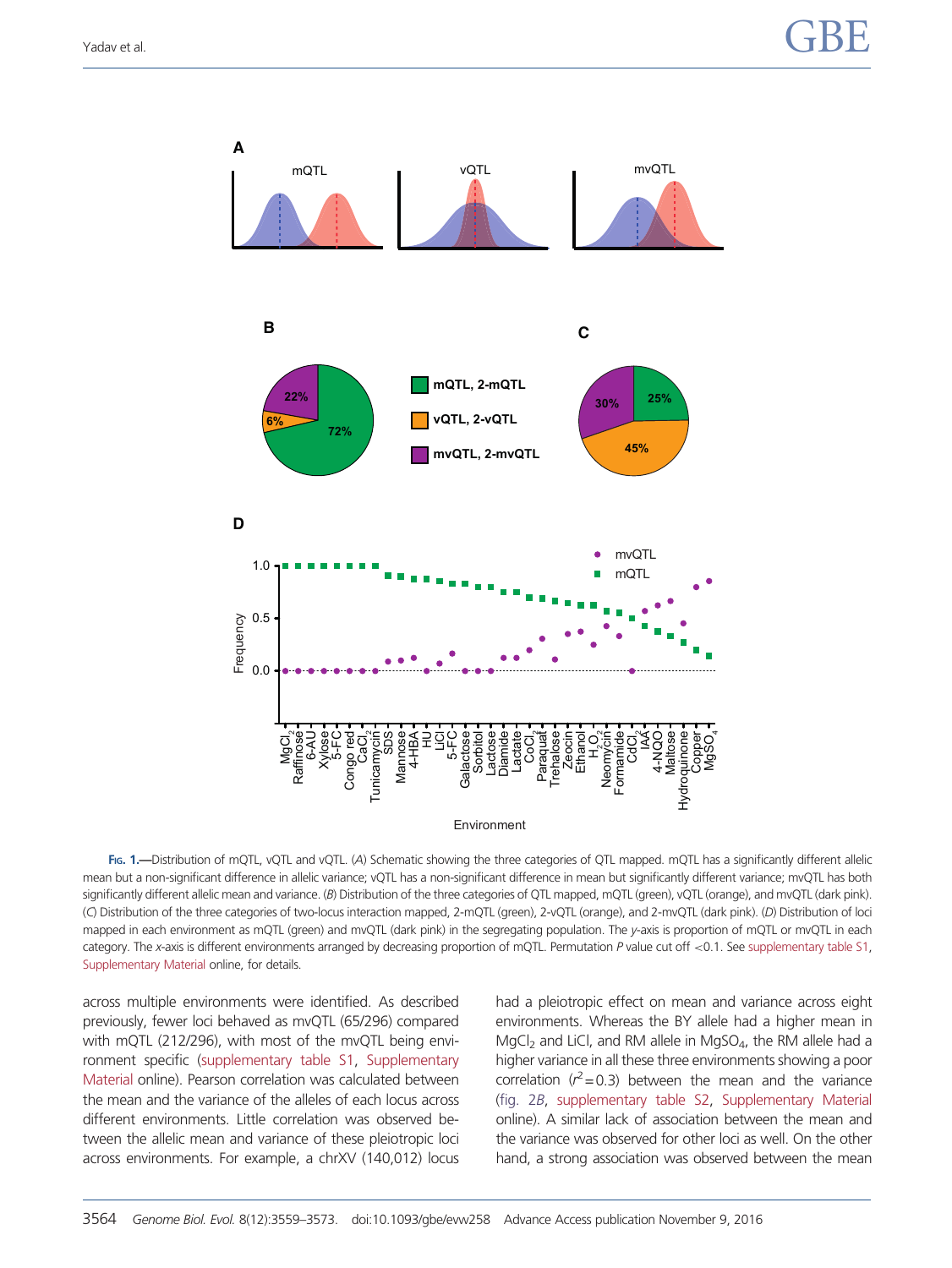<span id="page-6-0"></span>

FIG. 2.—Environment and locus dependence of variance. (A) Representative frequency distributions of three loci showing directionality of release of variance. Blue distribution is of segregants with BY allele and red is for segregants with RM allele. 4-NQO [chrXII (207,340)] locus shows release of variance of the BY allele in the negative direction (mean RM > mean BY); Lactose [chrXIV (376,315)] locus shows equal variance of the two alleles; MgSO<sub>4</sub> [chrVII (187,538)] locus shows release of variance of BY allele in the positive direction (mean RM < mean BY). The loci are indicated as chromosome number followed by locus position in bp within brackets. (B) Environment and locus dependence of the mean and the variance of loci. The horizontal arm of the L-shaped grid represents multiple loci L<sub>1</sub>–L<sub>n</sub> significant in environment E1. The corresponding graph shows the mean and the variance of BY and RM alleles of all loci (x-axis) in MgSO<sub>4</sub>. The vertical grid represents pleiotropic effect of the locus L1 in multiple environments  $E_1 - E_n$  and corresponding graph shows mean and variance of the locus chrXV (140,012) in various environments (x-axis). (C) Correlation between the mean and the variance of all QTL in each environment. Correlations,  $r^2$   $<$   $-$  0.5 (red; P  $<$  0.05) represent environments that have a negative association between the mean and the variance. Correlations,  $r^2$   $>$  0.5 (yellow; P  $<$  0.05) represent environments that have a positive association between the mean and the variance. Environments with no directional release of variance (correlations,  $-0.5 < r^2 < 0.5$ ) are represented as blue. The y-axis is correlation between mean and variance; dashed lines mark ±0.5 correlation value.

and the variance of alleles of loci within each environment (fig. 2B). Pearson correlation was calculated between the mean and the variance of alleles of all significant loci for each environment independently. A poor correlation across the environments would indicate that the release of variance could occur in either a positive or a negative mean direction, whereas a strong correlation would mean that release of variance occurred in only a specific direction (either positive or negative but never both) within an environment. Interestingly, a significant correlation ( $P < 0.01$ ) was observed in majority of the environments (26/33, fig. 2C). Half of the environments (13/26) showed a strong positive correlation ( $r^2 > 0.5$ ; Pearson correlation,  $P < 0.01$ ) indicating that in these environments high variance was associated with higher phenotypic mean. The other half of environments showed a negative correlation ( $r^2 < -0.5$ ; Pearson correlation,  $P < 0.01$ ), i.e., high variance was associated with poor phenotypic mean (fig. 2C). For example, a strong

positive correlation ( $r^2$  = 0.9) was observed for all loci in MgSO4 such that, independent of the locus, an allele with a higher mean always had a higher variance (fig. 2B). Even though in different environments, segregants showing both high and low phenotype contribute to high variance demonstrating that differential variance is not a result of a technical bias in phenotypic estimation but is a biologically relevant phenomenon. This meant that independent of the molecular nature of the regulatory locus and the genetic variation present in the population, the environment was the primary determinant of the effect of increase in variance on the population mean.

### Pleiotropy of Loci Affecting Variance Underlies Gene-Environment Interactions

This prepotency of the environment in determining the direction of release of variance could potentially be the underlying basis of gene–environment interactions. In a previous study,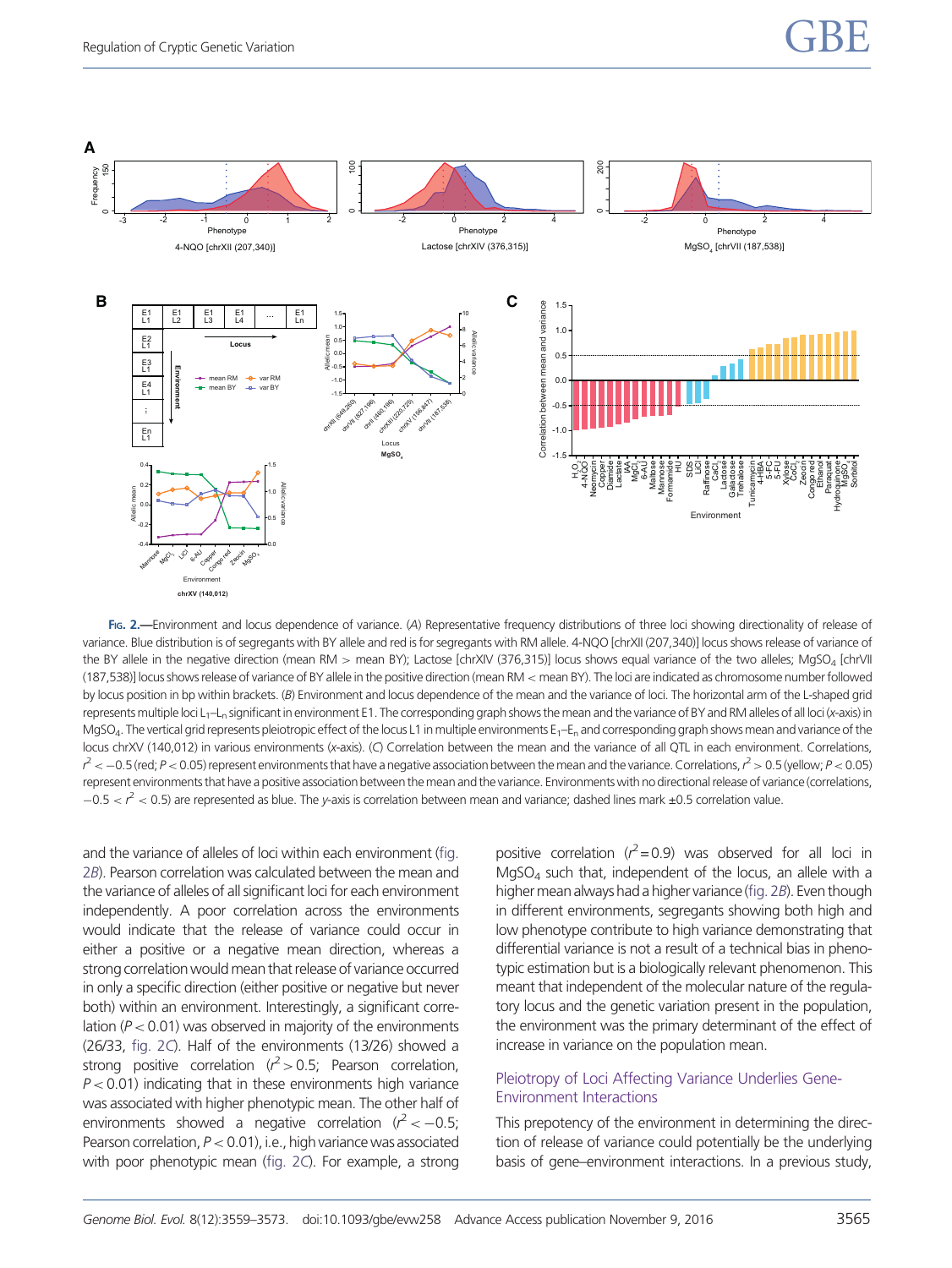<span id="page-7-0"></span>

FIG. 3.—Allelic bias in across environment covariance. (A) Frequency distribution of the number of positive and negative values of Deming regression t-test (Methods) across pleiotropic covariance loci (x-axis). The t-test value is positive where Cov (BY) > Cov (RM) and negative for Cov (BY) < Cov (RM). The y-axis indicates the number of environmental pairs across which the locus showed a significant difference in covariance. An asterisk denotes a significant Fisher Exact test ( $P < 0.05$ ). The locus is indicated as a chromosome number followed by the locus position in bp within brackets. (B) Covariance of normalized growth phenotype of the BY (blue) and the RM (red) allele of chrXIII (45,801) locus in Paraquat and Cu (Copper). The mean and the variance of each allele in each environment are indicated in the box. Paraquat shows a positive correlation between the mean and the variance whereas Cu shows a negative correlation ([fig. 2](#page-6-0)C). The locus is indicated as a chromosome number followed by the locus position in bp within brackets.

we reported high antagonism of the mean effect of loci across multiple environments [\(Yadav et al. 2015\)](#page-14-0). Thus, we next asked how the environment, by determining direction of release of variance, impacts the mean effects of pleiotropic loci. A locus can show environment dependent effect on variance in two ways; either it can result in difference in variance in one environment but not the other, or the identity of the segregants that show extreme phenotypes contributing to high variance can be different in the two environments. Therefore, in order to compare the effect of loci on variance across multiple environments in a comprehensive manner, we compared trait covariance of alleles across pairs of environments. Trait covariance measures how a population behaves across two environments [\(Haber and Dworkin 2016](#page-14-0)). A high covariance means similar phenotype of the segregants across a pair of environments, whereas a low covariance indicates uncorrelated phenotype of the segregants across the environments. As an alternative to performing a genome-wide trait covariance analysis, we chose only those loci (mQTL, vQTL, or mvQTL) that had a significant effect in more than one environment. Forty-two such loci were selected and the trait covariance of their alleles was compared across all possible pair-wise combinations of environments (Methods), where the locus had a significant effect [\(supplementary table S3,](http://gbe.oxfordjournals.org/lookup/suppl/doi:10.1093/gbe/evw258/-/DC1) [Supplementary Material](http://gbe.oxfordjournals.org/lookup/suppl/doi:10.1093/gbe/evw258/-/DC1) online). Eighteen loci showed a significant difference (F-statistic, corrected  $P < 0.05$ ) in the allelic covariance across at least one environmental pair, of which 5 loci were significant across more than 15 environmental pairs (fig. 3A, [supplementary table S3,](http://gbe.oxfordjournals.org/lookup/suppl/doi:10.1093/gbe/evw258/-/DC1) [Supplementary Material](http://gbe.oxfordjournals.org/lookup/suppl/doi:10.1093/gbe/evw258/-/DC1) online). We observed that low covariance was often a property of the allele that had higher variance between the two environments compared. Further, we observed that the loci with significantly different covariance across multiple pairs of environments showed an allelic bias. Among the 5 loci that showed differential covariance in more than 15 environmental pairs, 4 had a significant allelic bias, i.e., one allele had a tendency to show higher covariance than the other allele (Fisher Exact test,  $P < 0.05$ , fig. 3A). This was independent of the association between mean and variance in the environments compared. For example, in fig. 3B, Paraquat shows a positive correlation between the mean and the variance whereas Copper (Cu) shows a negative correlation [\(fig. 2](#page-6-0)C). However, BY allele of the chrXIII (45,801) locus shows reduced variance in both environments whereas the RM allele shows a higher variance in both. Hence, independent of the environment, alleles of a locus tend to either increase variance or decrease it across most environments in a consistent manner.

This consistent effect of alleles on covariance, along with strong environmental control of mean and variance, has profound implications on the nature of gene–environment interactions across diverse environments. Assume a following scenario where a locus shows differential covariance in two environments that show strong but opposite correlation between the mean and the variance. Because there is a high consistency in release of variance, one allele will result in high variance in both environments, whereas the other allele will show lower variance. The opposite correlation of mean and variance in the two environments would result in opposite effects on the allele with high variance in the two environments resulting in antagonistic pleiotropy. As a case in point,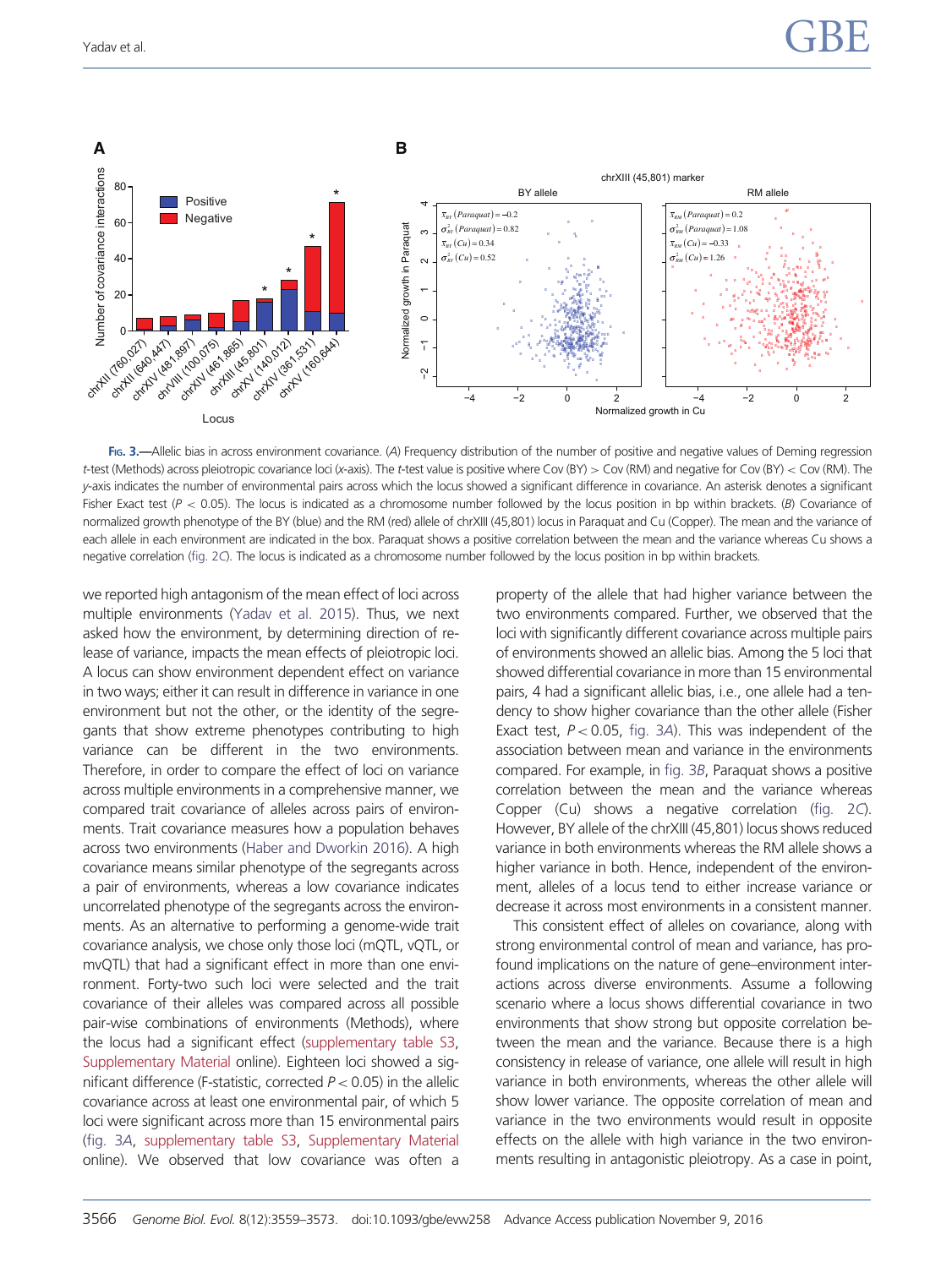in [figure 3](#page-7-0)B, BY allele of chrXIII (45,801) locus shows antagonism for mean values between Cu and Paraquat, the underlying basis of which is high variance of RM allele in both environments but differential effect of high variance in two environments.

# Difference in Variance is an Accurate Predictor of Genetic Interactions

The genetic interpretation of differential variance is that an allele with higher variance allows phenotypic manifestation of other genetic variants in the population, whereas the allele with lower variance buffers their effects. This implies that the vQTL and mvQTL regulate the effect of other loci, i.e., show genetic interactions. If this inference is correct then we should observe an increased tendency of these loci to show two-locus interactions. Additionally, just like a single locus can affect mean, variance or both, two loci can also interact to affect mean, variance or both. We carried out conventional two-locus mapping (2-mQTL mapping) that identifies two loci which interact to affect phenotypic mean. In addition, we modified the two-locus mapping technique using BF-statistic to identify genetic interactions that affect the variance of the segregants (2-vQTL mapping). If interaction between two loci resulted in a difference in both mean and variance, we termed it as 2-mvQTL interaction.

A 2-mQTL and 2-vQTL mapping was carried out in each environment independently between all loci that were significant as mQTL, vQTL, or mvQTL in those environments. A total of 73 significant interactions ( $P < 0.1$ ) were identified of which 18 (25%) were 2-mQTL, 33 (45%) were 2-vQTL and 22 (30%) were 2-mvQTL interactions ([fig. 1](#page-5-0)C). This substantially high number of 2-vQTL interactions, in comparison to a relatively small proportion of single vQTL ([fig. 1](#page-5-0)B), highlights the role of genetic interactions contributing to population variation without demonstrating epistasis of the mean effects. This may explain the lack of identification of two-locus interactions in other studies that focus only on mean effects. Whereas we did not identify more number of loci compared with [Bloom et al.](#page-14-0) [\(2013\),](#page-14-0) using 2-vQTL mapping we identified a substantially high number of two-locus interactions than previously observed. Most of the 2-mQTL and 2-mvQTL interactions were identified in environments that showed a large difference between broad ( $H^2$ ) and narrow ( $h^2$ ) sense heritabilities, i.e., the high heritability was a result of epistatic interactions instead of primarily additive effects. However, [Bloom et al. \(2013\)](#page-14-0) did not identify two-locus interactions in all of these environments. For example, for Hydroquinone, broad sense heritability  $(H^2)$ was 0.6, but the additive QTL identified could only explain a variance of 0.24 in the population and did not identify any two-locus interactions [\(Bloom et al. 2013\)](#page-14-0). Our 2-vQTL mapping approach identified three 2-vQTL interactions that could potentially explain this difference between broad and narrow sense heritabilities observed in this environment

([supplementary table S4](http://gbe.oxfordjournals.org/lookup/suppl/doi:10.1093/gbe/evw258/-/DC1), [Supplementary Material](http://gbe.oxfordjournals.org/lookup/suppl/doi:10.1093/gbe/evw258/-/DC1) online). Interestingly, amongst the loci showing 2-mQTL interactions, only 10% had mQTL effects, whereas 80% were either vQTL or mvQTL. Moreover, a negative correlation was observed between the total number of mQTL and the numbers of 2 mQTL ( $r^2 = -0.46$ ) and 2-vQTL ( $r^2 = -0.37$ ) interactions across environments. On the other hand, a strongly positive correlation was observed between number of mvQTL and numbers of 2-mQTL ( $r^2$  = 0.64) and 2-vQTL ( $r^2$  = 0.65) interactions. This further supports our previous observation of two types of genetic architectures, one consisting predominantly of mQTL and other of mvQTL with higher abundance of epistatic interactions in environments constituting mainly of mvQTL. Along with demonstrating a genetic basis of difference in variance, we show that difference in phenotypic variance is a robust predictor of tendency of a locus to show genetic interactions.

A higher likelihood of mvQTL to show genetic interactions provides an evidence for a genetic basis of why one allele of vQTL has higher variance compared with the other allele. The differential variance and covariance of the two alleles is a due to the phenotypic manifestation of other genetic loci, or CGV, in the presence of one allele but not the other. At a genetic level, it indicates that CGV is released in the presence of one allele (with higher variance) and buffered in the presence of the other (with lower variance). As an example to explain the above argument, chrXIV (368,185) locus shows differential allelic covariance across 4-HBA and Galactose and has distinct genetic interactions in both the environments. The BY allele of the chrXIV (368,185) locus has a higher variance in both 4- HBA and Galactose whereas RM allele has a lower variance ([fig. 4](#page-9-0)A). In 4-HBA, the chrXIII locus shows a larger effect in the presence of the BY allele of chrXIV locus than the RM allele ([fig. 4](#page-9-0)B). Similarly, in Galactose, chrXV locus shows a stronger effect on the phenotype in the presence of BY allele of chrXIV locus than the RM allele [\(fig. 4](#page-9-0)C). Similar results were also observed for other genetic interactions as well [\(supplementary](http://gbe.oxfordjournals.org/lookup/suppl/doi:10.1093/gbe/evw258/-/DC1) [table S4,](http://gbe.oxfordjournals.org/lookup/suppl/doi:10.1093/gbe/evw258/-/DC1) [Supplementary Material](http://gbe.oxfordjournals.org/lookup/suppl/doi:10.1093/gbe/evw258/-/DC1) online).

# Environment Specific Combinations of Genetic Interactions Regulate Phenotypic Variance

Enrichment of mvQTL in a few environments [\(fig. 1](#page-5-0)D) and higher tendency of mvQTL to show genetic interactions, these two observations together indicate that whereas genetic interactions are abundant in quantitative traits, they are not uniformly distributed. In other words, for the same population and the same phenotype (colony size), some environments reveal multiple genetic interactions whereas others show a primarily additive genetic regulation. Additionally, whereas these genetic interactions are environment specific, we observed that the same loci are involved in multiple genetic interactions within an environment [\(fig. 5](#page-11-0)A). Furthermore, most of the interactions with overlapping interacting loci were either 2-vQTL or 2-mvQTL, i.e., these loci affected variance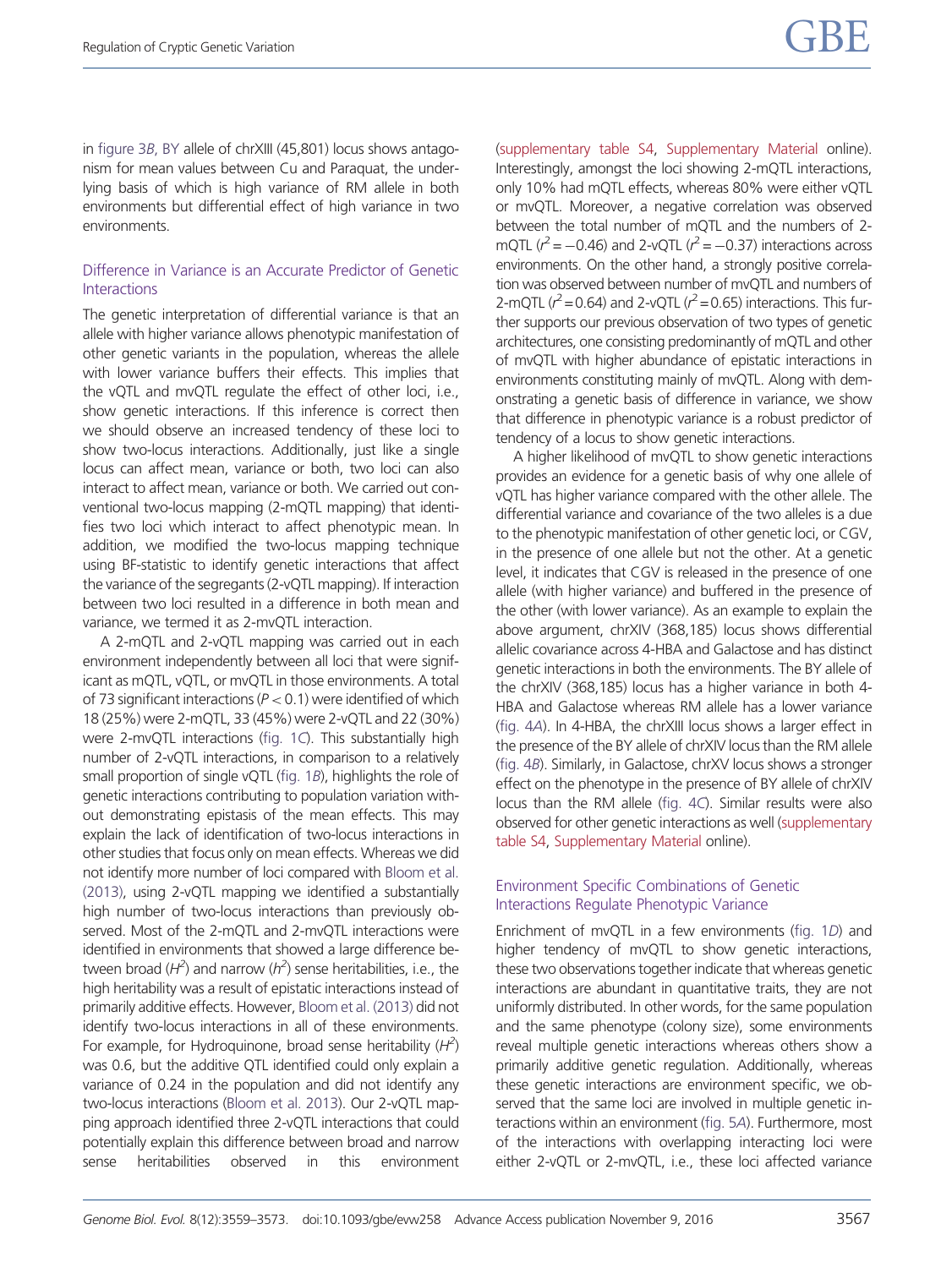<span id="page-9-0"></span>

FIG. 4.-Two-locus interactions showing phenotypic manifestation of CGV. (A) Covariance of normalized growth phenotype of the BY (blue) and the RM (red) segregants for chrXIV (368,185) locus in 4-HBA and Galactose. The mean and the variance of each allele in each environment are indicated in the box. The axes are normalized growth of segregants in the two environments indicated. (B) Two-locus interaction between chrXIV (368,185)–chrXIII (46,758) in 4-HBA. (C) Two-locus interaction between chrXIV (368,165) - chrXV (555,452) in Galactose. The locus is indicated as a chromosome number followed by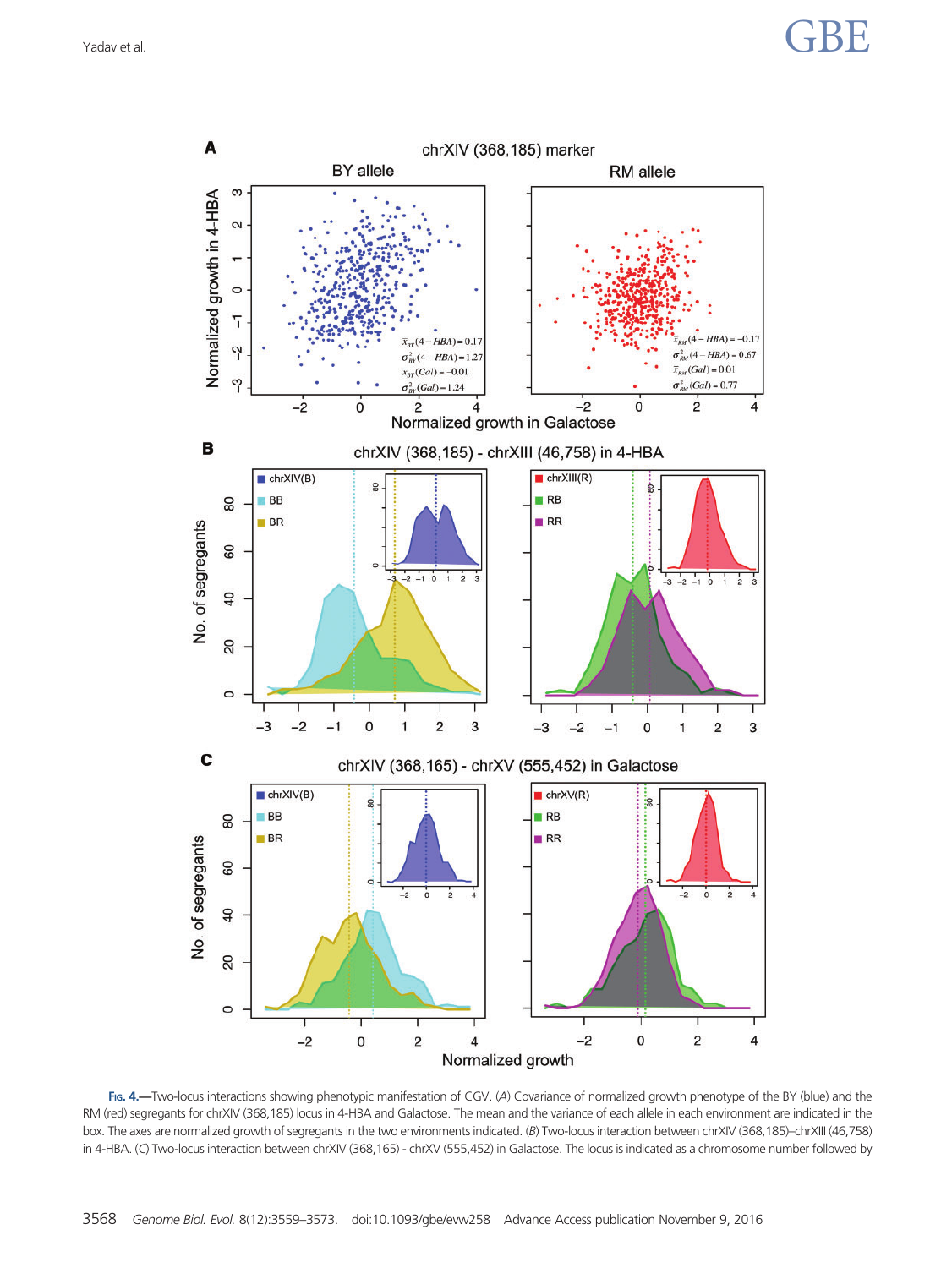of the segregating population in a redundant manner within an environment. As a case in point, the four interacting loci identified in Indoleacetic acid (IAA) show significant 2-mvQTL interactions with each other [\(fig. 5](#page-11-0)B and C). In IAA, a negative correlation [\(fig. 2](#page-6-0)C) was observed between mean and variance such that alleles with higher mean are associated with low variance. In each two-locus interaction, only 1 of 4 biallelic combinations has higher variance and lower mean phenotype compared with other combinations [\(fig. 5](#page-11-0)B). A significant two-locus interaction between all six pairs of these loci is indicative of existence of a higher order interaction among them. While we did not perform multi-locus interaction mapping, this implies presence of a higher order genetic interaction network that regulates phenotypic variance. Most allelic combinations of this network result in low variance, i.e., buffered phenotype, but some allelic combinations result in release of variance. Similar such genetic networks were identified in other environments based on comparison of two-locus interactions [\(fig. 6\)](#page-12-0). As commented previously, these networks were identified in environments with high broad but low narrow sense heritabilities, indicating a high contribution of epistatic interactions in their regulation, e.g., IAA and MgSO<sub>4</sub> have  $H^2$  of 0.81 and 0.87 but  $h^2$  of only 0.44 and 0.43, respectively. Whereas the degree of interactivity of a locus varied within each environment, all interactions affected just variance or both mean and variance. Furthermore, we observed that these potential genetic interaction networks were highly environment specific. Even though pleiotropic loci were part of these interactions, the effect of these loci in such environments depended on the allelic combinations of other loci in the network. These results suggest a tempting possibility that a dense genetic interactome underlies all traits, which is revealed under very specific genetic combinations and environmental cues.

The loci involved in genetic networks are large effect loci affecting both mean and variance. To discover the candidate molecular network underlying the genetic networks identified in our study, we extracted the list of genes within these interacting loci using [Bloom et al. \(2013\)](#page-14-0) data ([supplementary table](http://gbe.oxfordjournals.org/lookup/suppl/doi:10.1093/gbe/evw258/-/DC1) [S5](http://gbe.oxfordjournals.org/lookup/suppl/doi:10.1093/gbe/evw258/-/DC1), [Supplementary Material](http://gbe.oxfordjournals.org/lookup/suppl/doi:10.1093/gbe/evw258/-/DC1) online). We used protein–protein interactions, experimental evidence and co-expression evidences in STRING database (Methods) to identify a network of interacting genes for each environment specific genetic network. We deduced candidate molecular networks for 5 of the 8 genetic networks (fig. 6) identified in our study, revealing potential environment specific molecular networks that maintain CGV and hence regulate the phenotype ([supplementary](http://gbe.oxfordjournals.org/lookup/suppl/doi:10.1093/gbe/evw258/-/DC1) [fig. S1,](http://gbe.oxfordjournals.org/lookup/suppl/doi:10.1093/gbe/evw258/-/DC1) [Supplementary Material](http://gbe.oxfordjournals.org/lookup/suppl/doi:10.1093/gbe/evw258/-/DC1) online). Interestingly, despite the high environment specificity of these networks, the candidate genes identified are associated with central cellular processes viz., stress response transcription factors, protein chaperones, ribosomal biogenesis, etc. [\(fig. 5](#page-11-0)B and C). This indicates that regulation of CGV may not be brought about by specialized set of genes but could be a fundamental property inherent to cellular functioning. Moreover, such an approach can be used to identify environment specificity of pleiotropic molecular regulators. As an example, a similar genetic architecture regulating phenotypic variation was identified in two different types of cellular stresses, IAA and Formamide. IAA is a planthormonethatstimulatesadhesionmediatedbyYap1and Flo11 at lower concentrations and growth arrest at high concentration ([Prusty et al. 2004](#page-14-0); [Spaepen and Vanderleyden](#page-14-0) [2011\)](#page-14-0). On the other hand, Formamide acts as a stressor of biomolecules by affecting hydrogen bonds and invokes a general stress response [\(Hampsey 1997](#page-14-0)). Despite different known molecular responses, identical single QTL, covariance and genetic interactions ([fig. 5](#page-11-0)C and D) were identified in both these environments. We identified a significant protein–protein interactionnetworkof10genesamongstthe61genespresentin these specific genetic networks (PPI enrichment,  $P = 4.7 \times$ 10<sup>-9</sup>; [supplementary table S5](http://gbe.oxfordjournals.org/lookup/suppl/doi:10.1093/gbe/evw258/-/DC1), [Supplementary Material](http://gbe.oxfordjournals.org/lookup/suppl/doi:10.1093/gbe/evw258/-/DC1) online). This network of proteins is enriched in ribosome pathway (Bonferroni corrected FDR = 0.0073), specifically related to mitochondrial regulation. These mitochondrial regulators have not been previously associated with yeast growth in either IAA or Formamide. Additionally, that such constitutive ribosomal network could have potentially evolved as result of adaptation to specific selection pressures like IAA or Formamide. Hence, by overlaying molecular information over genetic networks regulating CGV, we have identified possible interactome that may have evolved in response to adaptation to diverse stresses.

# **Discussion**

In this paper, by identifying loci that affect mean and variance in a diverse array of environments, we uncovered the regulation of phenotypic variation beyond a relatively simplistic additive architecture of genetic variation. We show that CGV is ingrained in the architecture of complex traits and understanding its regulation can uncover the genetic networks underlying the genotype–phenotype map. Our results uncover a hierarchical regulation of phenotypic manifestation of genetic variants where the large effect regulators buffer the effects of cryptic variants in most environments and the variants are

FIG. 4.—Continued

the locus position in bp within brackets. For (B, C), the x-axis is normalized growth of segregants in the environment and the y-axis of number of segregants. Dash lines in segregant distributions (B, C) indicate the means of the distributions. The biallelic locus segregant distributions (in the locus order written above the plots) are indicated as BB (light blue), BR (light brown), RB (dark green) and RR (purple). Inset plots show the average distributions of the first locus (BY (blue) and RM (red) alleles). See [supplementary table S4,](http://gbe.oxfordjournals.org/lookup/suppl/doi:10.1093/gbe/evw258/-/DC1) [Supplementary Material](http://gbe.oxfordjournals.org/lookup/suppl/doi:10.1093/gbe/evw258/-/DC1) online for details.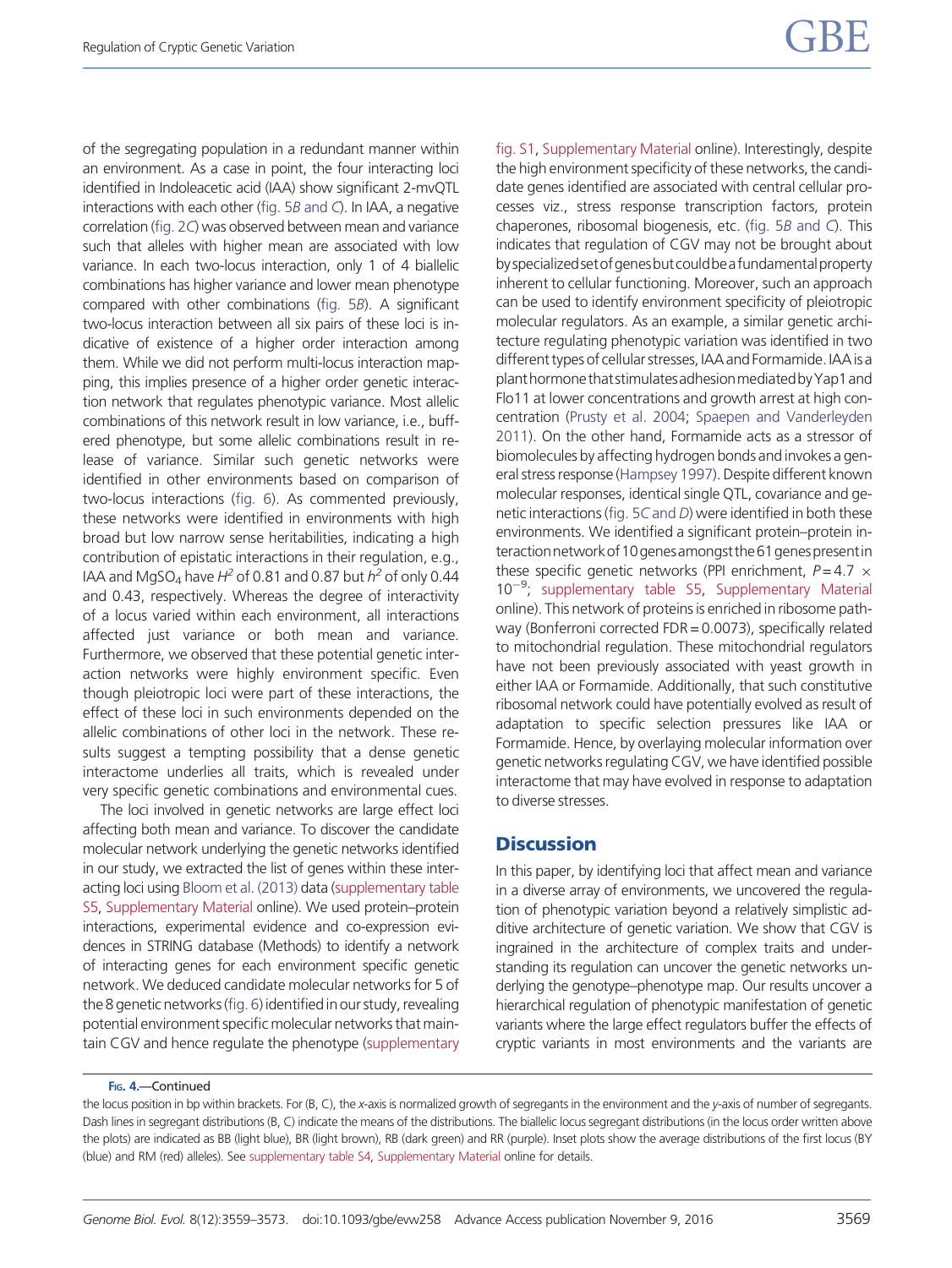<span id="page-11-0"></span>

FIG. 5.—Two-locus interactions identify genetic networks. (A) Two-locus interactions between various loci shown as connected links. The chrII (245,879) locus (red) has multiple interactions (deep red) for growth in the same environment (Congo red). The chrXIV (466,590) locus (green) has 6 environmentspecific two-locus interactions (4-NQO = dark green, Formamide = deep purple, Indoleacetic acid (IAA) = light blue, Lithium chloride (LiCl) = deep orange, Trehalose = deep yellow, Xylose = orange). Other two-locus interactions are indicated as light grey links. Genomic interaction maps made using Circos [\(Krzywinski et al. 2009](#page-14-0)). See [supplementary table S4,](http://gbe.oxfordjournals.org/lookup/suppl/doi:10.1093/gbe/evw258/-/DC1) [Supplementary Material](http://gbe.oxfordjournals.org/lookup/suppl/doi:10.1093/gbe/evw258/-/DC1) online for data. (B) Scatter plots showing examples of two-locus interactions of four loci [chrlll (191,928), chrIV (997,621), chrVlll (101,016), chrXIV (466,105)] in Indoleacetic acid (IAA). The biallelic locus segregant distributions (in the locus order written above the plots) are indicated as BB (red), BR (yellow), RB (green), and RR (blue) on x-axis. The mean and the variance of each allelic pair are indicated in the box with allelic pair with maximum value of variance indicated in red. The y-axis is normalized growth phenotype. (C) Schematic representation of genetic network of four loci, indicated in (B) above, showing two-locus interactions in Indoleacetic acid. Only the genes that showed molecular interactions are shown. The black lines indicate genetic interaction identified by two-locus analysis and purple line indicates molecular interactions identified through STRING (Methods). (D) Schematic representation of genetic network of four loci showing two-locus interactions in Formamide. Only the genes that showed molecular interactions are shown. The black lines indicate genetic interaction identified by two-locus analysis and purple line indicates molecular interactions identified through STRING.

revealed only upon a change in genetic background or under certain environments. These specific environments, probably determined by the adaptive history of the strains, perturb the internal buffering mechanisms that maintain the homeostasis between genetic and phenotypic diversity. This homeostasis is probably the main reason behind the primarily additive architecture of complex traits such that the underlying genetic networks are revealed only upon its perturbation. The genetic networks identified show two key properties. First, a single unique genetic network is active within each environment.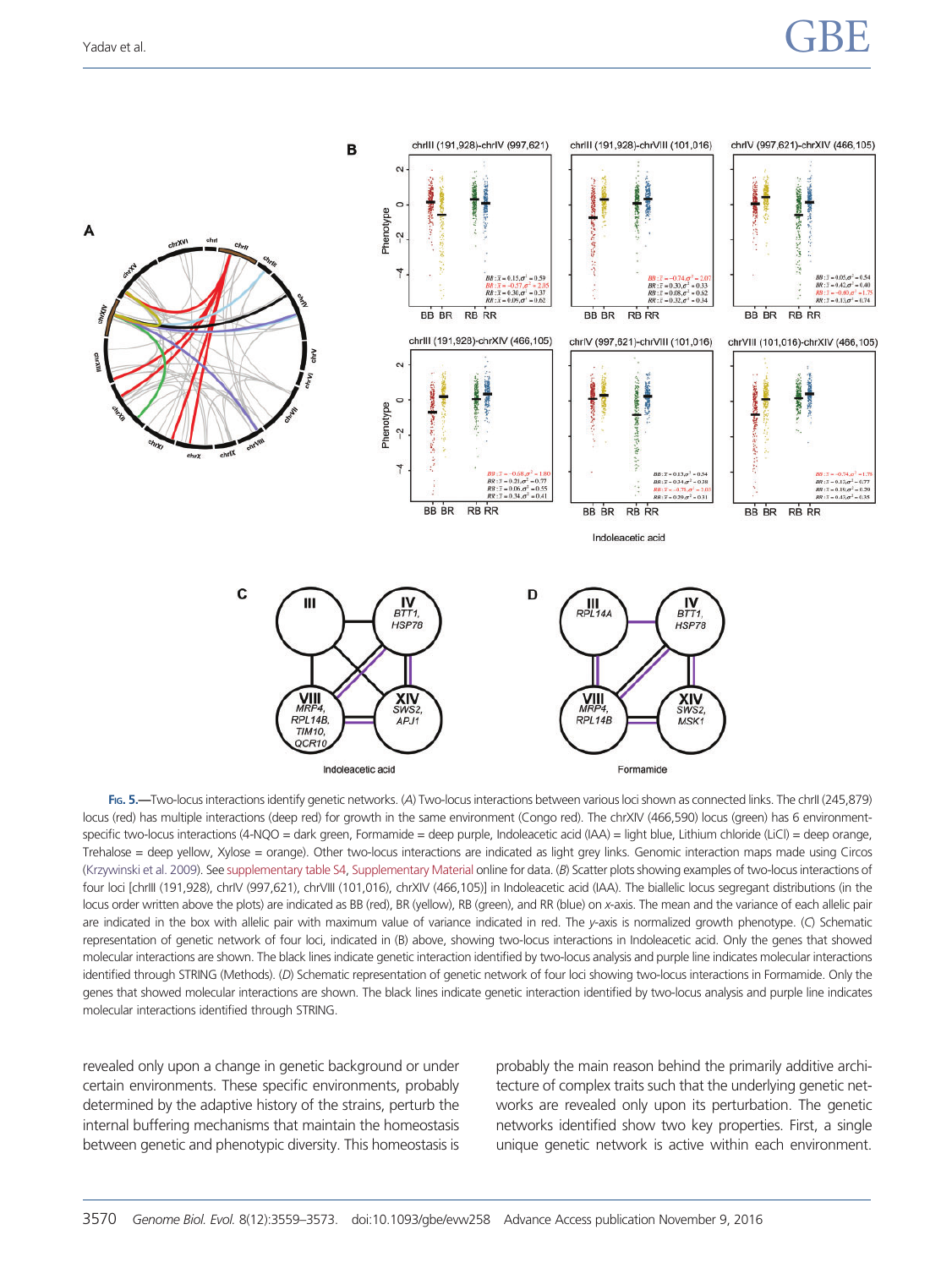<span id="page-12-0"></span>

FIG. 6.—Genetic networks identified in diverse environments. (A) Examples of specific genetic networks identified in different environments using twolocus interaction mapping. Pleiotropic loci identified through covariance mapping (see [fig. 3](#page-7-0)B) are highlighted as nodes with black outlines. See [supple](http://gbe.oxfordjournals.org/lookup/suppl/doi:10.1093/gbe/evw258/-/DC1)[mentary table S4,](http://gbe.oxfordjournals.org/lookup/suppl/doi:10.1093/gbe/evw258/-/DC1) [Supplementary Material](http://gbe.oxfordjournals.org/lookup/suppl/doi:10.1093/gbe/evw258/-/DC1) online for details.

Even though some loci are pleiotropic across environments, the environment specific genetic networks determine their effects in each environment. Second, each environment and hence each network release CGV in only one direction, i.e., the released CGV either has a positive or a negative effect on mean but never both.

It is possible that some of the mvQTL identified by us can be composed of a vQTL linked to an mQTL. However, the mvQTL distribution observed in the study was highly skewed ([fig. 1](#page-5-0)D) to be a result of such linkage. In some environments, most loci affected only mean (mQTL) without significant effect on phenotypic variance, whereas in other environments most loci affected both mean and variance (mvQTL), i.e., they behaved as both mQTL and vQTL. If an mvQTL was a result of linkage between an mQTL and a vQTL, then we would have observed some mvQTL in most environments, with the rest loci behaving as mQTL and vQTL. Such a clear demarcation of the presence of mvQTL, as observed in our study, rules out presence of linked loci affecting mean and variance independently as the major reason of mvQTL.

Gene–environment interactions (GEI) are a fundamental property of quantitative traits, such that all loci show environment dependence, albeit to different degrees [\(Mackay 2001](#page-14-0)). Whereas such an environmental dependence could be due to multiple reasons, our results indicate that differential regulation of CGV is a major contributor to GEI. Small effect GEI can arise if genetic variants are buffered in one environment such that they have no or small effects in that environments and revealed in the other environments thereby resulting in environment specific phenotypic effects. This explains the abundant small effect GEI observed previously ([Mackay 2001;](#page-14-0) [Yadav et al.](#page-14-0) [2015](#page-14-0)). This has implications towards understanding the environmental influence on phenotype, especially to explain the increasing rate of identification of trade-offs in various traits. In our previous paper [\(Yadav et al. 2015](#page-14-0)), we show that the environments like different carbon sources showed less trade-off among themselves than with other forms of stresses. In this paper, we show that a potential reason behind that could be buffered CGV in different carbon sources compared with stresses. Furthermore, we demonstrate how large scale GEI, especially antagonistic pleiotropy, could be due to differential association between mean and variance in various environments ([fig. 3](#page-7-0)B). We believe that this can explain the increasing identification of antagonistic effects in various disease causing alleles ([Carter and Nguyen 2011](#page-14-0)). Our study indicates that the trade-off of causal loci could be a result of differential buffering of CGV in different populations. This CGV is increasingly being uncovered due to population admixture and diverse lifestyles and can be a significant contributor to increasing incidence of modern complex diseases ([Gibson and Reed 2008\)](#page-14-0).

Environment is the primary determinant of the regulation of CGV such that it is released in only one direction in a particular environment. Even though other studies have focused on a few environments or phenotypes, we observed a similar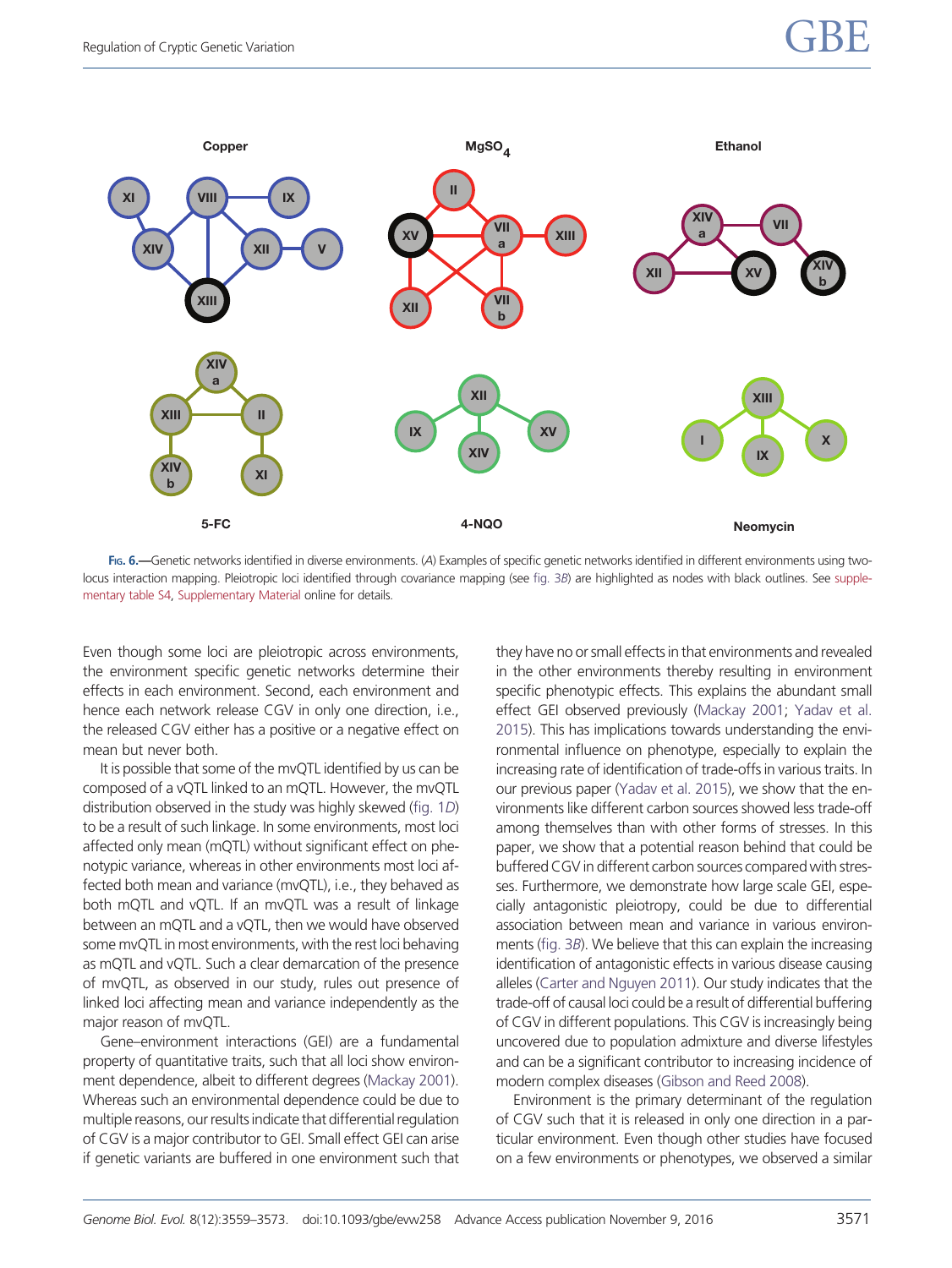"directionality" of the released CGV in them, for example in studies interrogating the effects of Hsp90 [\(Jarosz et al. 2010\)](#page-14-0) and other vQTL studies [\(Lee et al. 2014](#page-14-0)). Our multi-environment comparison shows that this is a property conserved across many environments. Because we show that single network of genetic loci is active in each environment, this directionality can be extrapolated to be a property of the genetic network. Multiple reasons can underlie this directional regulation of the effects of genetic variants. We propose that a genetic network, evolved for regulation of a phenotype, can work in two ways – the maximalistic or the minimalistic approach. The maximalistic approach would be evolution of networks that maintain the phenotype in a default "high" state. In this scenario, any genetic variant that results in a lower phenotype will not have substantial effect because an excess of "high" signal will mask its effect. As a result, such variants will get accumulated due to lack of purifying selection on them. Concurrently, a variant that increases the phenotype further will get fixed and become a part of the network. Therefore, perturbation in the buffering state of this network will result in phenotypic manifestation of only genetic variants that result in a poorer phenotype. The alternative, minimalistic approach would describe a default "low" state, such that the network maintains the phenotype in a nearly shut down state. With the upstream signal off or minimal, the downstream genetic variants that increase the flux will not be able to show their effects and hence get accumulated. Consequently, a breakdown in buffering of this network will reveal genetic variants that increase the phenotype. This regulation may happen at various levels (transcription, translation, or for metabolites) and can differ for different phenotypes and environments based on evolutionary histories of the populations. We would like to note that although weak and rare, a few loci affecting only variance without any significant effect on mean (vQTL) were also identified in our study. We have refrained from discussing properties of vQTL because their small number limits the ability to make any generalized observations. However, as an extrapolation from our two-QTL results, a vQTL would result in phenotypic manifestation of genetic variants in both directions and thus, not follow the two approaches as described above. It is therefore possible that different selection pressures would act on vQTL and mvQTL and future studies in this area will crucial to understand the differences in evolutionary importance of these two types of loci.

Finally, our results form a link between the genotype–phenotype map identified by studying population variation and genome-wide molecular studies. The environment specific genetic networks identified in our study reflect the trait and disease specific modular networks identified by various molecular studies. Integrating the two will help understand how the molecular networks are modified in diverse individuals and populations to regulate various phenotypes. Moreover, integrating the information from mapping studies and molecular studies can throw light upon the mechanistic basis of regulation of CGV and evolution of various networks.

Identification of molecular networks corresponding to genetic networks suggests that regulation of CGV is an integral part of adaptation and is potentially a major force shaping evolution of regulatory networks. We would like to highlight that identification of such genetic and molecular networks would not have been possible through conventional approaches for following reasons. First, these loci could not be identified in isogenic strains because a genetically heterogeneous population is required to detect differential effects on other genetic variants. Second, our study indicates existence of higher order genetic interactions that regulate CGV and hence, population phenotype. Identification of these multiallelic higher order interactions will difficult through deletion studies. Our results propose a high prevalence of such higher order interactions and emphasize the need to overlap genetic and molecular networks to comprehensively understand the genotype–phenotype map.

We propose that studying both mean and variance heterogeneity can address various long-standing questions in regulation of complex traits. The large effect loci identified for various phenotypes may not be directly causal but buffer the causal variants such that they show their effects only under certain allelic combinations of the genetic networks. This may explain the genetic background dependence and differential penetrance of causal loci that result in missing heritability in various GWA studies ([Manolio et al. 2009](#page-14-0); [Eichler](#page-14-0) [et al. 2010\)](#page-14-0). Additionally, whereas molecular studies in model systems and cell lines have identified extensive networks associated with various diseases, we do not yet understand which of the sub-networks within these networks result in variation in disease predisposition in humans. This limits both disease prediction as well as identification of therapeutic targets within these large networks. Our study demonstrates that how studying variance heterogeneity and overlapping identified genetic networks with known molecular networks has the potential to address these limitations. The ease of yeast model allowed discovery of such genetic networks, therefore, revisiting the already existing datasets of human diseases in the light of conclusions from this study can provide better insights into mechanisms regulating variation in human diseases.

# Supplementary Material

[Supplementary tables S1–S5](http://gbe.oxfordjournals.org/lookup/suppl/doi:10.1093/gbe/evw258/-/DC1), [figure S1,](http://gbe.oxfordjournals.org/lookup/suppl/doi:10.1093/gbe/evw258/-/DC1) and [file S1](http://gbe.oxfordjournals.org/lookup/suppl/doi:10.1093/gbe/evw258/-/DC1) are available at Genome Biology and Evolution online (http:// www.gbe.oxfordjournals.org/).

# Acknowledgments

This work was supported by Tata Institute of Fundamental Research intramural funds (12P-0120 to H.S.). The funders